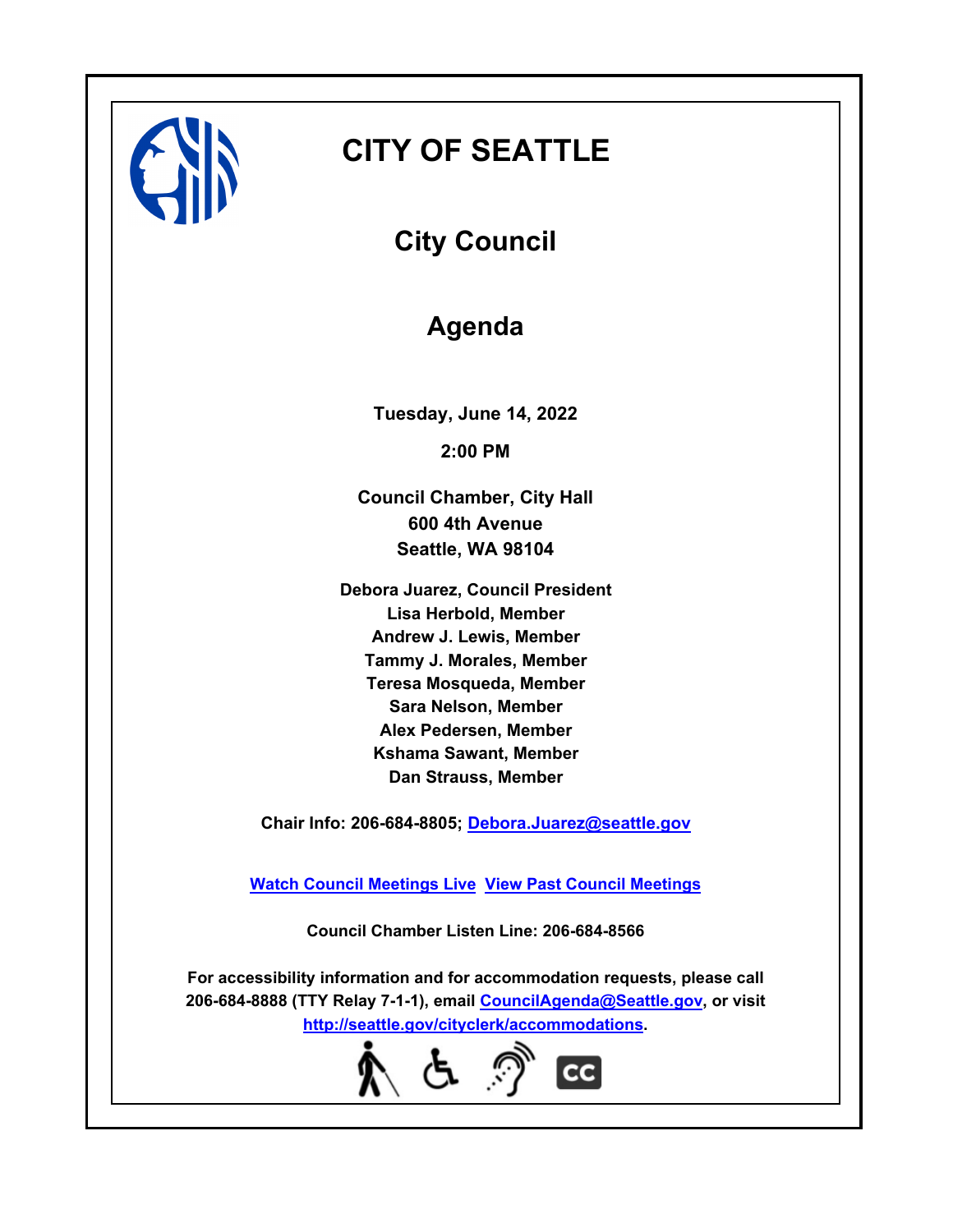# **City Council CITY OF SEATTLE Agenda**

## **June 14, 2022 - 2:00 PM**

## **Meeting Location:**

Council Chamber, City Hall, 600 4th Avenue, Seattle, WA 98104

#### **Committee Website:**

http://www.seattle.gov/council

Members of the public may register for remote or in-person Public Comment to address the Council. Details on how to provide Public Comment are listed below:

Remote Public Comment - Register online to speak during the Public Comment period at the 2:00 p.m. City Council meeting at http://www.seattle.gov/council/committees/public-comment. Online registration to speak will begin two hours before the 2:00 p.m. meeting start time, and registration will end at the conclusion of the Public Comment period during the meeting. Speakers must be registered in order to be recognized by the Chair.

In-Person Public Comment - Register to speak on the Public Comment sign-up sheet located inside Council Chambers at least 15 minutes prior to the meeting start time. Registration will end at the conclusion of the Public Comment period during the meeting. Speakers must be registered in order to be recognized by the Chair

Submit written comments to all Councilmembers at Council@seattle.gov

### **A. CALL TO ORDER**

- **B. ROLL CALL**
- **C. PRESENTATIONS**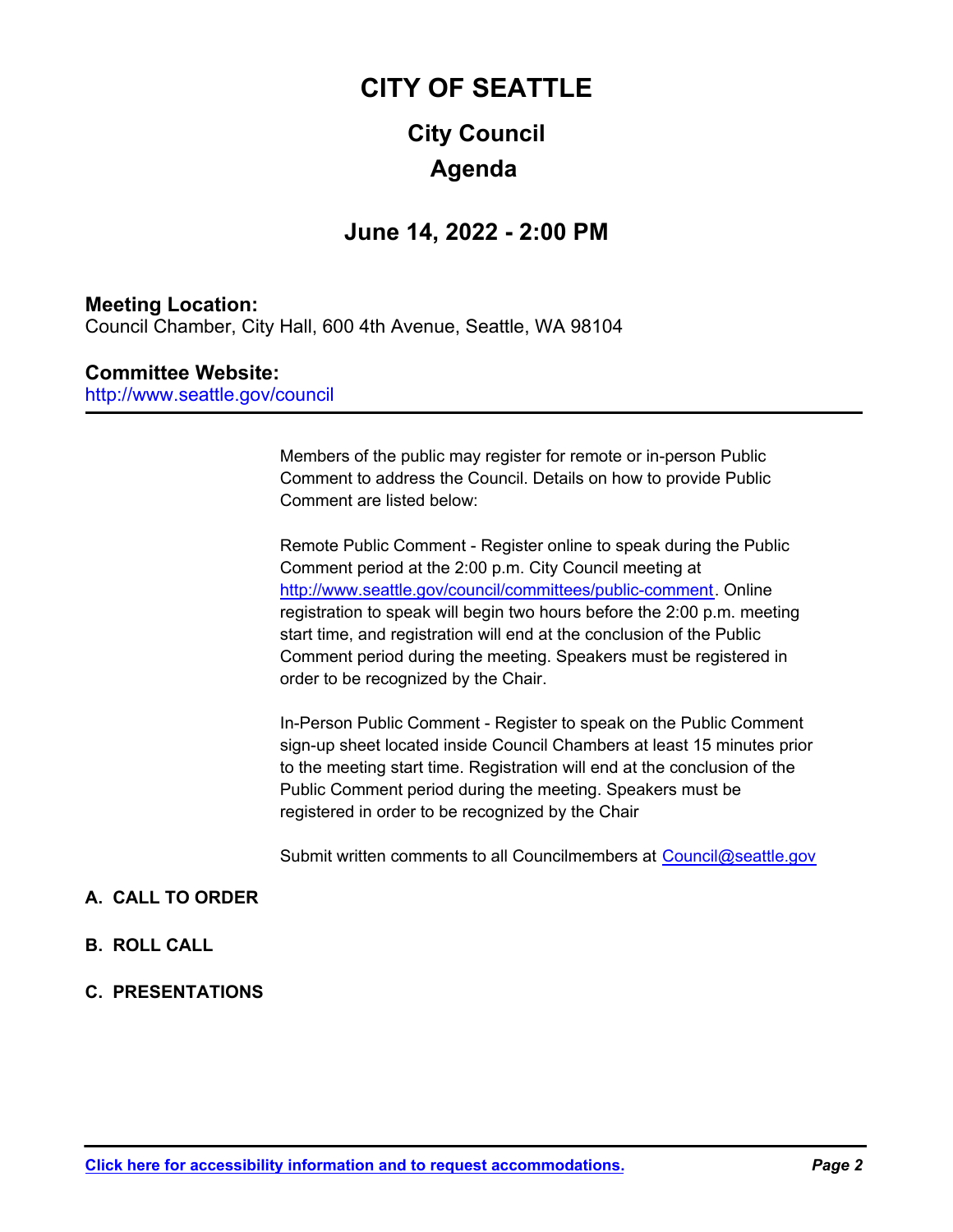#### **D. PUBLIC COMMENT**

*Members of the public may sign up to address the Council for up to 2 minutes on matters on this agenda; total time allotted to public comment at this meeting is 20 minutes.*

#### **E. ADOPTION OF INTRODUCTION AND REFERRAL CALENDAR:**

*Introduction and referral to Council committees of Council Bills (CB), Resolutions (Res), Appointments (Appt), and Clerk Files (CF) for committee recommendation.*

[IRC 353](http://seattle.legistar.com/gateway.aspx?m=l&id=/matter.aspx?key=13064) June 14, 2022

*Attachments:* [Introduction and Referral Calendar](http://seattle.legistar.com/gateway.aspx?M=F&ID=ada8f24f-9e58-4601-b1b8-011446f4e14e.pdf)

#### **F. APPROVAL OF CONSENT CALENDAR**

*The Consent Calendar consists of routine items. A Councilmember may request that an item be removed from the Consent Calendar and placed on the regular agenda.*

#### **Journal:**

[Min 384](http://seattle.legistar.com/gateway.aspx?m=l&id=/matter.aspx?key=13065) June 7, 2022

*Attachments:* [Minutes](http://seattle.legistar.com/gateway.aspx?M=F&ID=7acd7796-1c04-4026-a07c-49336fe7a315.pdf)

#### **Bills:**

AN ORDINANCE appropriating money to pay certain claims for the week of May 30, 2022 through June 3, 2022 and ordering the payment thereof; and ratifying and confirming certain prior acts. [CB 120344](http://seattle.legistar.com/gateway.aspx?m=l&id=/matter.aspx?key=13061)

#### **Appointments:**

#### **LAND USE COMMITTEE:**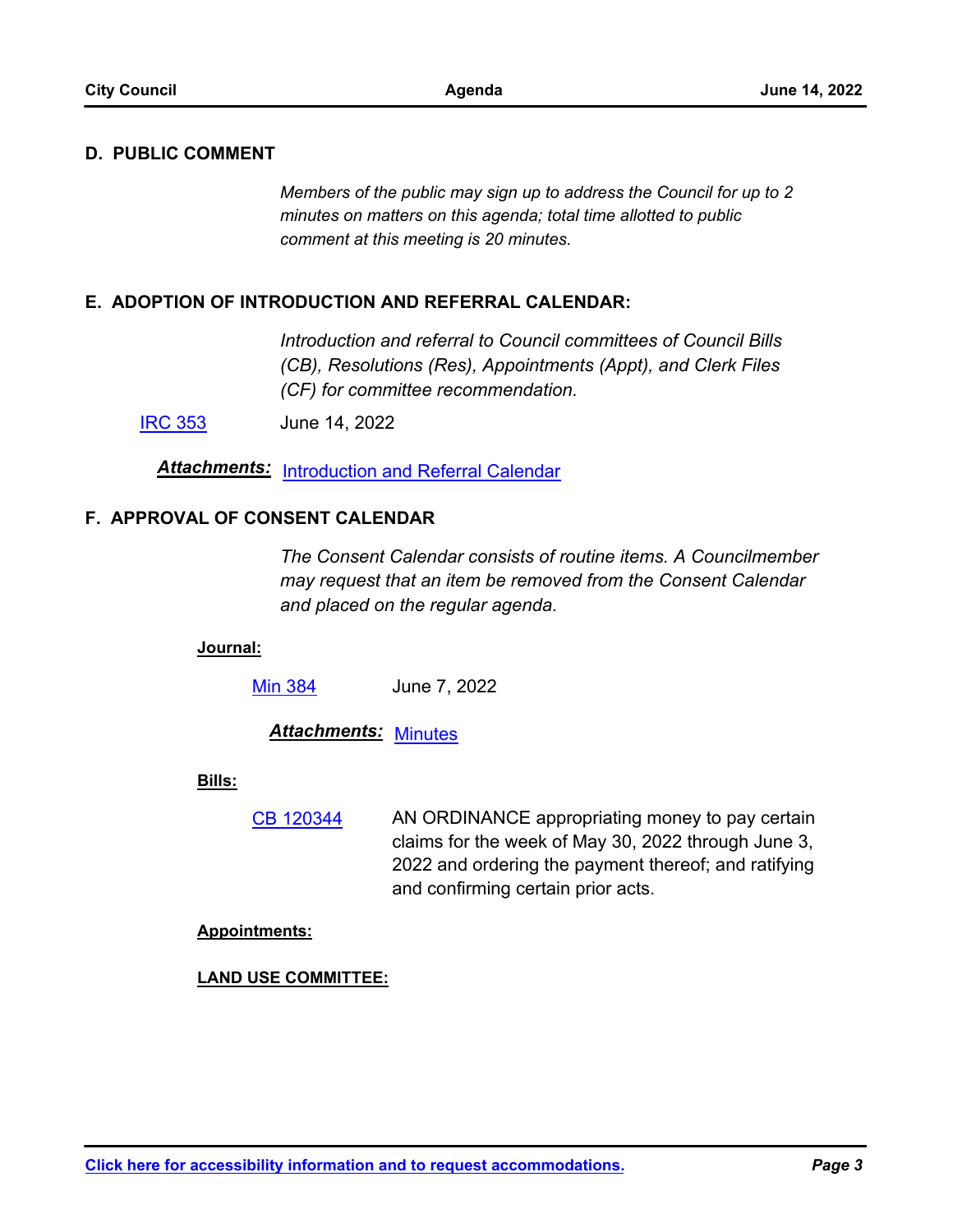| <b>Appt 02217</b> | Appointment of Sophia Benalfew as member, Equitable<br>Development Initiative Advisory Board, for a term to<br>February 28, 2025.                         |
|-------------------|-----------------------------------------------------------------------------------------------------------------------------------------------------------|
|                   | The Committee recommends that City Council<br>confirm the Appointment (Appt).<br>In Favor: 4 - Strauss, Morales, Nelson, Pedersen<br><b>Opposed: None</b> |
|                   | <b>Attachments: Appointment Packet</b>                                                                                                                    |
| <b>Appt 02218</b> | Appointment of Quanlin Hu as member, Equitable<br>Development Initiative Advisory Board, for a term to<br>February 28, 2023.                              |
|                   | The Committee recommends that City Council<br>confirm the Appointment (Appt).<br>In Favor: 4 - Strauss, Morales, Nelson, Pedersen<br><b>Opposed: None</b> |
|                   | <b>Attachments: Appointment Packet</b>                                                                                                                    |
| <b>Appt 02219</b> | Appointment of Mark R. Jones as member, Equitable<br>Development Initiative Advisory Board, for a term to<br>February 28, 2023.                           |
|                   | The Committee recommends that City Council<br>confirm the Appointment (Appt).<br>In Favor: 4 - Strauss, Morales, Nelson, Pedersen<br><b>Opposed: None</b> |
|                   | <b>Attachments: Appointment Packet</b>                                                                                                                    |
| <b>Appt 02220</b> | Appointment of Jamie Madden as member, Equitable<br>Development Initiative Advisory Board, for a term to<br>February 28, 2024.                            |
|                   | The Committee recommends that City Council<br>confirm the Appointment (Appt).<br>In Favor: 4 - Strauss, Morales, Nelson, Pedersen<br><b>Opposed: None</b> |
|                   | <b>Attachments: Appointment Packet</b>                                                                                                                    |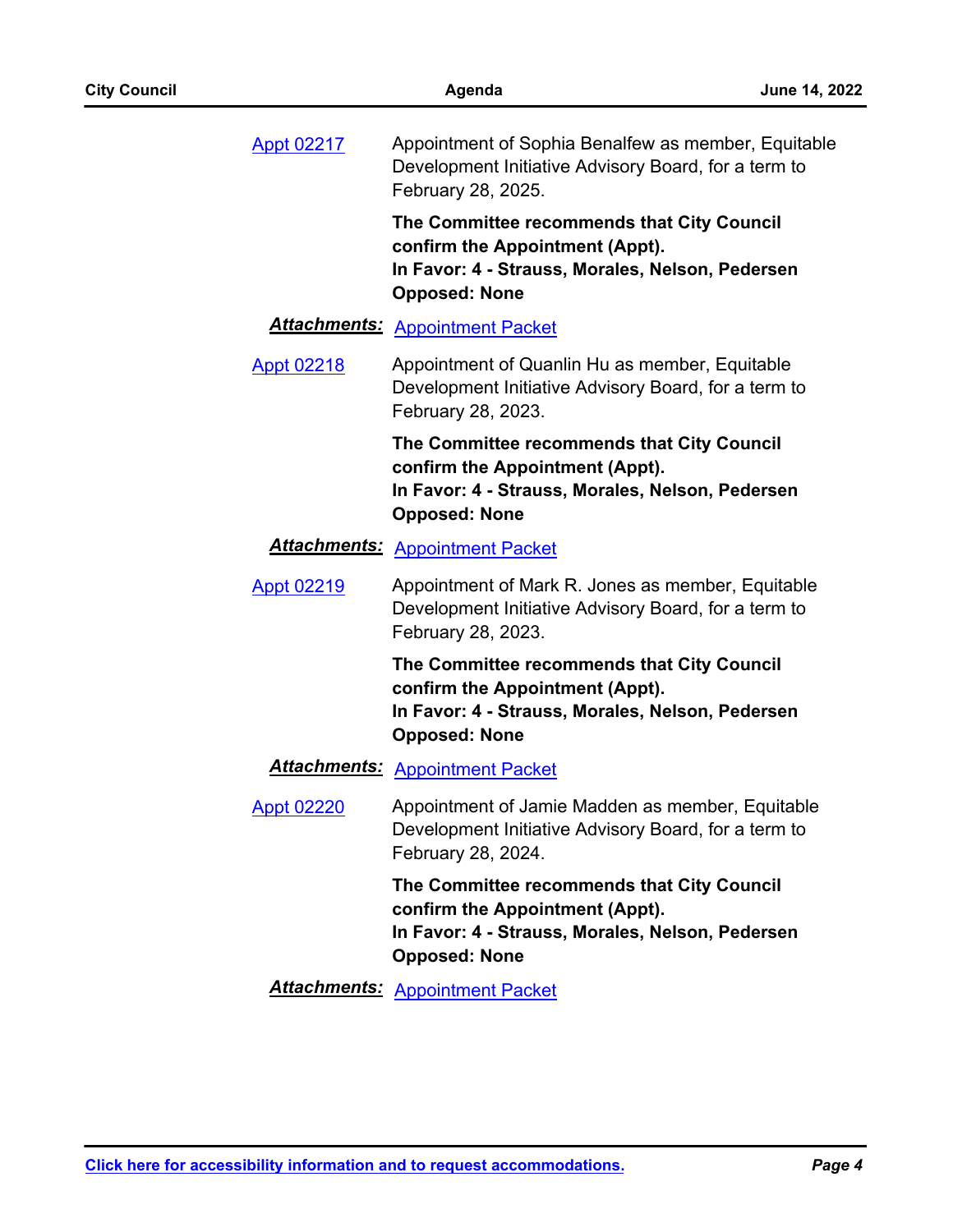| <b>Appt 02221</b> | Appointment of Diana Paredes as member, Equitable<br>Development Initiative Advisory Board, for a term to<br>February 28, 2025.                           |
|-------------------|-----------------------------------------------------------------------------------------------------------------------------------------------------------|
|                   | The Committee recommends that City Council<br>confirm the Appointment (Appt).<br>In Favor: 4 - Strauss, Morales, Nelson, Pedersen<br><b>Opposed: None</b> |
|                   | <b>Attachments: Appointment Packet</b>                                                                                                                    |
| <b>Appt 02222</b> | Appointment of Kaleb Germinaro as member, Equitable<br>Development Initiative Advisory Board, for a term to<br>February 28, 2024.                         |
|                   | The Committee recommends that City Council<br>confirm the Appointment (Appt).<br>In Favor: 4 - Strauss, Morales, Nelson, Pedersen<br><b>Opposed: None</b> |
|                   | <b>Attachments: Appointment Packet</b>                                                                                                                    |
| <b>Appt 02223</b> | Reappointment of Lindsay Goes Behind as member,<br>Equitable Development Initiative Advisory Board, for a<br>term to February 28, 2025.                   |
|                   | The Committee recommends that City Council<br>confirm the Appointment (Appt).<br>In Favor: 4 - Strauss, Morales, Nelson, Pedersen<br><b>Opposed: None</b> |
|                   | <b>Attachments: Appointment Packet</b>                                                                                                                    |
| <b>Appt 02224</b> | Appointment of Maria Barrientos as member, Design<br>Review Board, for a term to April 3, 2024.                                                           |
|                   | The Committee recommends that City Council<br>confirm the Appointment (Appt).<br>In Favor: 4 - Strauss, Morales, Nelson, Pedersen<br><b>Opposed: None</b> |
|                   | <b>Attachments: Appointment Packet</b>                                                                                                                    |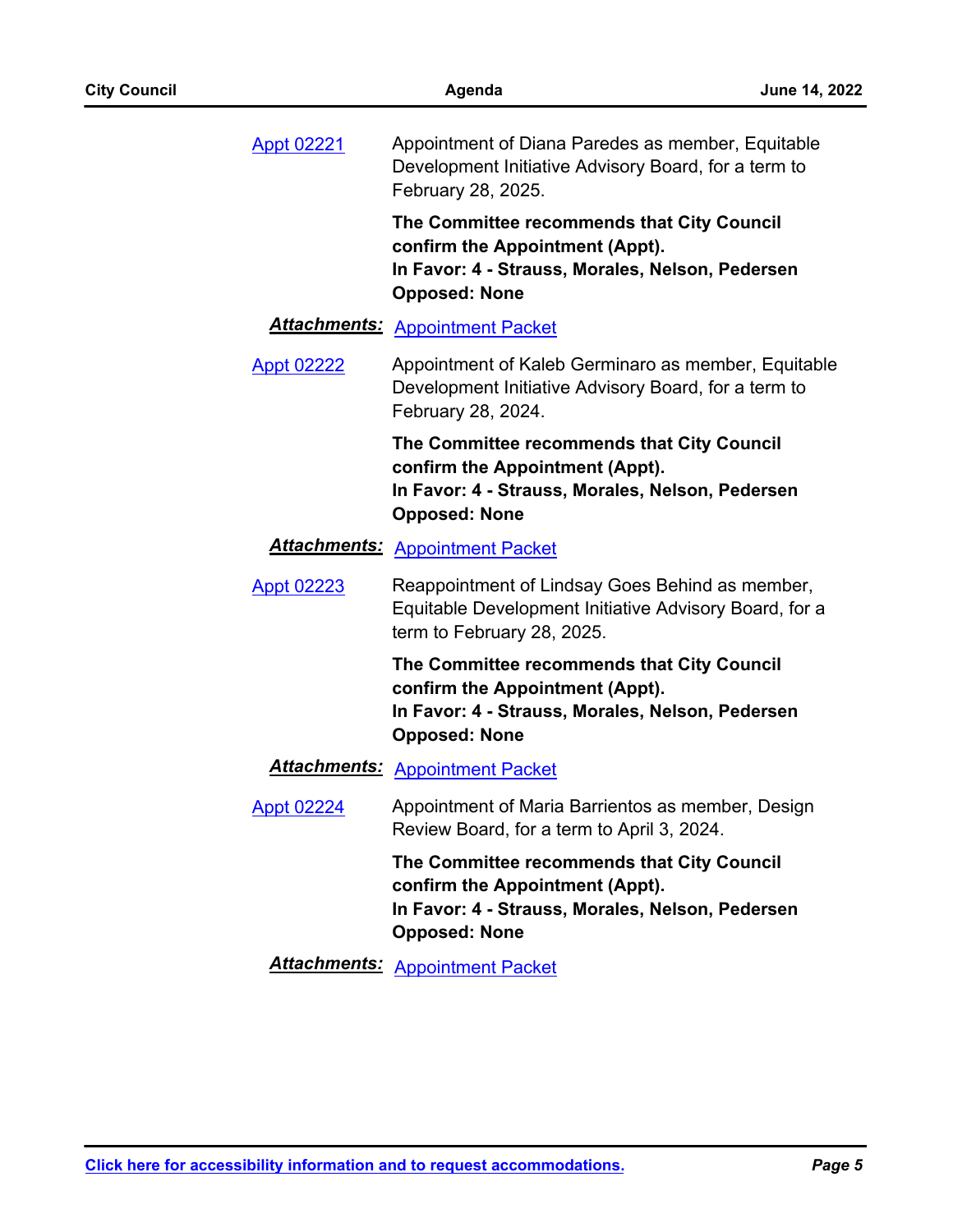| <b>Appt 02225</b>    | Appointment of Brenda L. Baxter as member, Design<br>Review Board, for a term to April 3, 2024.                                                           |
|----------------------|-----------------------------------------------------------------------------------------------------------------------------------------------------------|
|                      | The Committee recommends that City Council<br>confirm the Appointment (Appt).<br>In Favor: 4 - Strauss, Morales, Nelson, Pedersen<br><b>Opposed: None</b> |
| <u> Attachments:</u> | <b>Appointment Packet</b>                                                                                                                                 |
| <b>Appt 02226</b>    | Appointment of Troy Britt as member, Design Review<br>Board, for a term to April 3, 2024.                                                                 |
|                      | The Committee recommends that City Council<br>confirm the Appointment (Appt).<br>In Favor: 4 - Strauss, Morales, Nelson, Pedersen<br><b>Opposed: None</b> |
| <b>Attachments:</b>  | <b>Appointment Packet</b>                                                                                                                                 |
| <b>Appt 02227</b>    | Reappointment of Penn DiJulio as member, Design<br>Review Board, for a term to April 3, 2024.                                                             |
|                      | The Committee recommends that City Council<br>confirm the Appointment (Appt).<br>In Favor: 4 - Strauss, Morales, Nelson, Pedersen<br><b>Opposed: None</b> |
|                      | <b>Attachments: Appointment Packet</b>                                                                                                                    |
| <b>Appt 02228</b>    | Appointment of Che Fortaleza as member, Design<br>Review Board, for a term to April 3, 2024.                                                              |
|                      | The Committee recommends that City Council<br>confirm the Appointment (Appt).<br>In Favor: 4 - Strauss, Morales, Nelson, Pedersen<br><b>Opposed: None</b> |
|                      | <b>Attachments: Appointment Packet</b>                                                                                                                    |
| <b>Appt 02230</b>    | Reappointment of Ana Cristina Garcia as member,<br>Design Review Board, for a term to April 3, 2024.                                                      |
|                      | The Committee recommends that City Council<br>confirm the Appointment (Appt).<br>In Favor: 4 - Strauss, Morales, Nelson, Pedersen<br><b>Opposed: None</b> |
|                      | <b>Attachments: Appointment Packet</b>                                                                                                                    |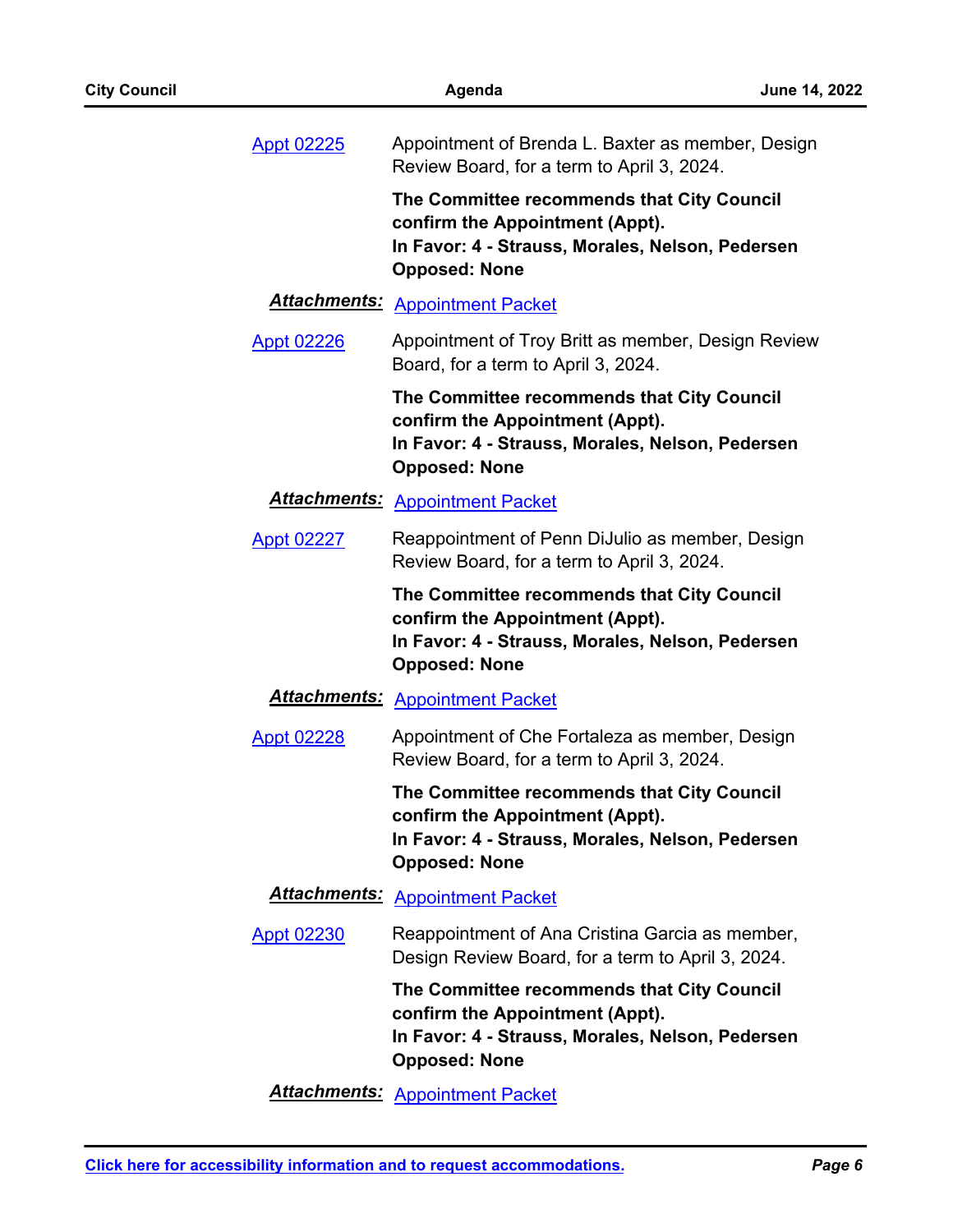| <b>City Council</b> |                      | Agenda                                                                                                                                                    | June 14, 2022 |
|---------------------|----------------------|-----------------------------------------------------------------------------------------------------------------------------------------------------------|---------------|
| <b>Appt 02231</b>   |                      | Reappointment of Stewart Germain as member, Design<br>Review Board, for a term to April 3, 2024.                                                          |               |
|                     |                      | The Committee recommends that City Council<br>confirm the Appointment (Appt).<br>In Favor: 4 - Strauss, Morales, Nelson, Pedersen<br><b>Opposed: None</b> |               |
|                     | <b>Attachments:</b>  | <b>Appointment Packet</b>                                                                                                                                 |               |
| <b>Appt 02232</b>   |                      | Reappointment of Christian Gunter as member, Design<br>Review Board, for a term to April 3, 2024.                                                         |               |
|                     |                      | The Committee recommends that City Council<br>confirm the Appointment (Appt).<br>In Favor: 4 - Strauss, Morales, Nelson, Pedersen<br><b>Opposed: None</b> |               |
|                     | <u> Attachments:</u> | <b>Appointment Packet</b>                                                                                                                                 |               |
| <b>Appt 02233</b>   |                      | Appointment of Quanlin Hu as member, Design Review<br>Board, for a term to April 3, 2024.                                                                 |               |
|                     |                      | The Committee recommends that City Council<br>confirm the Appointment (Appt).<br>In Favor: 4 - Strauss, Morales, Nelson, Pedersen<br><b>Opposed: None</b> |               |
|                     |                      | <b>Attachments: Appointment Packet</b>                                                                                                                    |               |
| <b>Appt 02234</b>   |                      | Reappointment of Brian L. Johnson as member,<br>Design Review Board, for a term to April 3, 2024.                                                         |               |
|                     |                      | The Committee recommends that City Council<br>confirm the Appointment (Appt).<br>In Favor: 4 - Strauss, Morales, Nelson, Pedersen<br><b>Opposed: None</b> |               |
|                     |                      | <b>Attachments: Appointment Packet</b>                                                                                                                    |               |
| <b>Appt 02235</b>   |                      | Appointment of Nicole Li as member, Design Review<br>Board, for a term to April 3, 2024.                                                                  |               |
|                     |                      | The Committee recommends that City Council<br>confirm the Appointment (Appt).<br>In Favor: 4 - Strauss, Morales, Nelson, Pedersen<br><b>Opposed: None</b> |               |
|                     |                      | <b>Attachments: Appointment Packet</b>                                                                                                                    |               |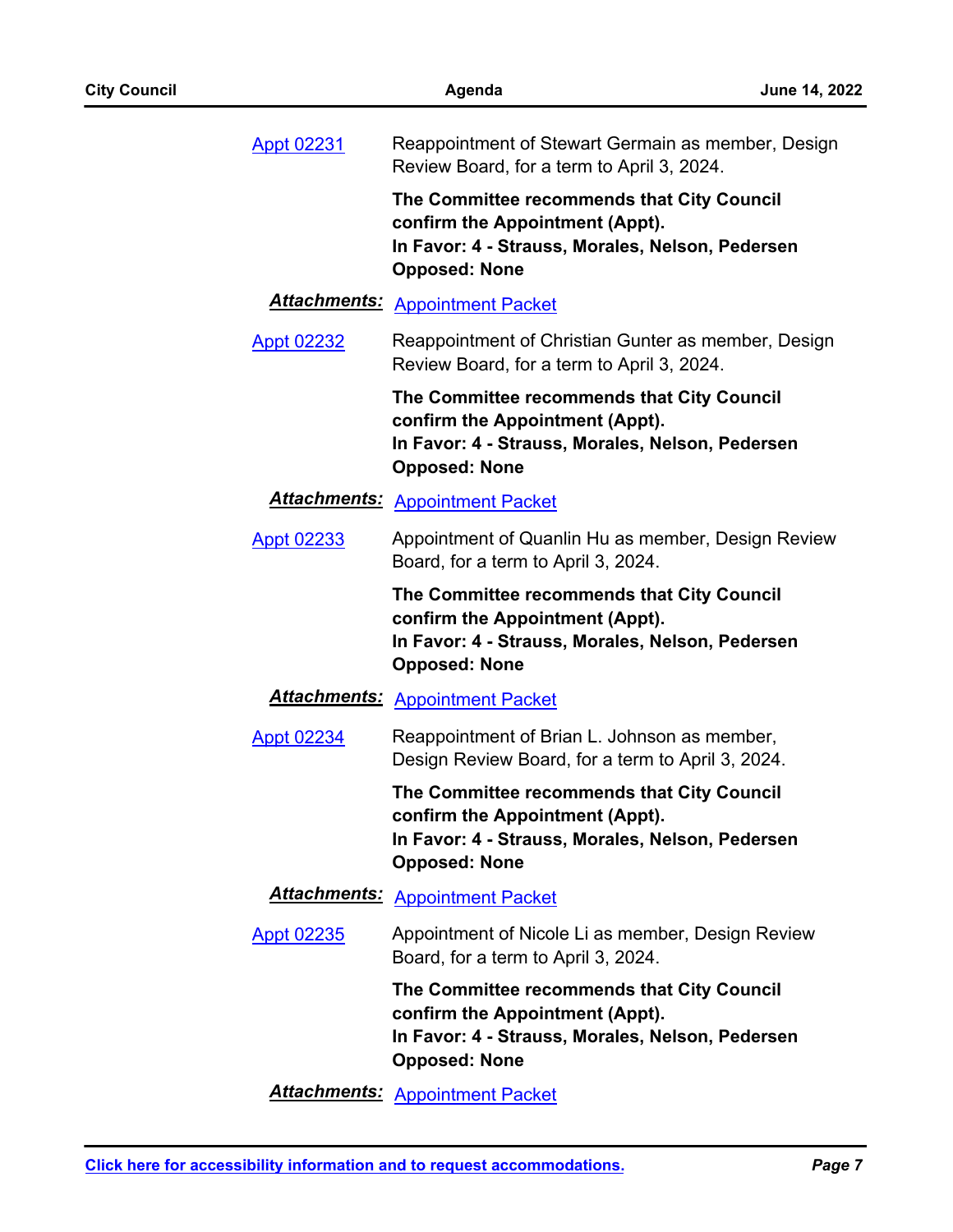| Appt 02236        | Appointment of Kun Lim as member, Design Review<br>Board, for a term to April 3, 2024.                                                                    |
|-------------------|-----------------------------------------------------------------------------------------------------------------------------------------------------------|
|                   | The Committee recommends that City Council<br>confirm the Appointment (Appt).<br>In Favor: 4 - Strauss, Morales, Nelson, Pedersen<br><b>Opposed: None</b> |
|                   | <b>Attachments: Appointment Packet</b>                                                                                                                    |
| Appt 02237        | Appointment of Christina Lin as member, Design<br>Review Board, for a term to April 3, 2024.                                                              |
|                   | The Committee recommends that City Council<br>confirm the Appointment (Appt).<br>In Favor: 4 - Strauss, Morales, Nelson, Pedersen<br><b>Opposed: None</b> |
|                   | <b>Attachments: Appointment Packet</b>                                                                                                                    |
| <b>Appt 02238</b> | Reappointment of Katherine Liss as member, Design<br>Review Board, for a term to April 3, 2024.                                                           |
|                   | The Committee recommends that City Council<br>confirm the Appointment (Appt).<br>In Favor: 4 - Strauss, Morales, Nelson, Pedersen<br><b>Opposed: None</b> |
|                   | <b>Attachments: Appointment Packet</b>                                                                                                                    |
| <b>Appt 02239</b> | Appointment of Benjamin Maritz as member, Design<br>Review Board, for a term to April 3, 2024.                                                            |
|                   | The Committee recommends that City Council<br>confirm the Appointment (Appt).<br>In Favor: 4 - Strauss, Morales, Nelson, Pedersen<br><b>Opposed: None</b> |
|                   | <b>Attachments: Appointment Packet</b>                                                                                                                    |
| <b>Appt 02240</b> | Appointment of Joe Reilly as member, Design Review<br>Board, for a term to April 3, 2023.                                                                 |
|                   | The Committee recommends that City Council<br>confirm the Appointment (Appt).<br>In Favor: 4 - Strauss, Morales, Nelson, Pedersen<br><b>Opposed: None</b> |
|                   | <b>Attachments: Appointment Packet</b>                                                                                                                    |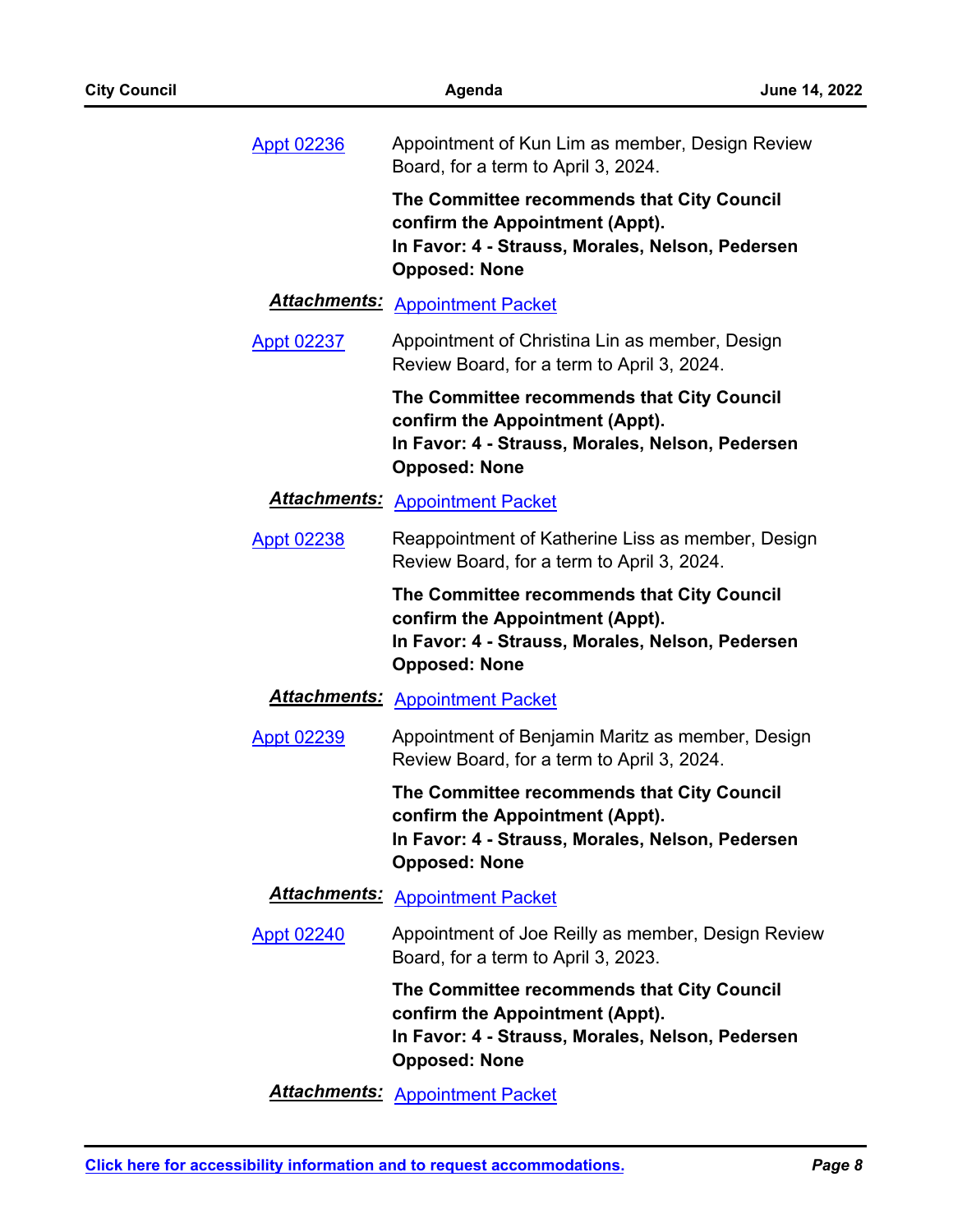| <b>City Council</b>              | Agenda                                                                                                                                                    | June 14, 2022 |
|----------------------------------|-----------------------------------------------------------------------------------------------------------------------------------------------------------|---------------|
| Appt 02241                       | Appointment of Lisa Richmond as member, Design<br>Review Board, for a term to April 3, 2024.                                                              |               |
|                                  | The Committee recommends that City Council<br>confirm the Appointment (Appt).<br>In Favor: 4 - Strauss, Morales, Nelson, Pedersen<br><b>Opposed: None</b> |               |
|                                  | <b>Attachments: Appointment Packet</b>                                                                                                                    |               |
| <b>Appt 02242</b>                | Appointment of Gavin Schaefer as member, Design<br>Review Board, for a term to April 3, 2024.                                                             |               |
|                                  | The Committee recommends that City Council<br>confirm the Appointment (Appt).<br>In Favor: 4 - Strauss, Morales, Nelson, Pedersen<br><b>Opposed: None</b> |               |
|                                  | Attachments: Appointment Packet                                                                                                                           |               |
| <b>Appt 02243</b>                | Reappointment of Emily van Geldern as member,<br>Design Review Board, for a term to April 3, 2024.                                                        |               |
|                                  | The Committee recommends that City Council<br>confirm the Appointment (Appt).<br>In Favor: 4 - Strauss, Morales, Nelson, Pedersen<br><b>Opposed: None</b> |               |
|                                  | <b>Attachments: Appointment Packet</b>                                                                                                                    |               |
| <b>G. APPROVAL OF THE AGENDA</b> |                                                                                                                                                           |               |

### **H. COMMITTEE REPORTS**

*Discussion and vote on Council Bills (CB), Resolutions (Res), Appointments (Appt), and Clerk Files (CF).*

### **CITY COUNCIL:**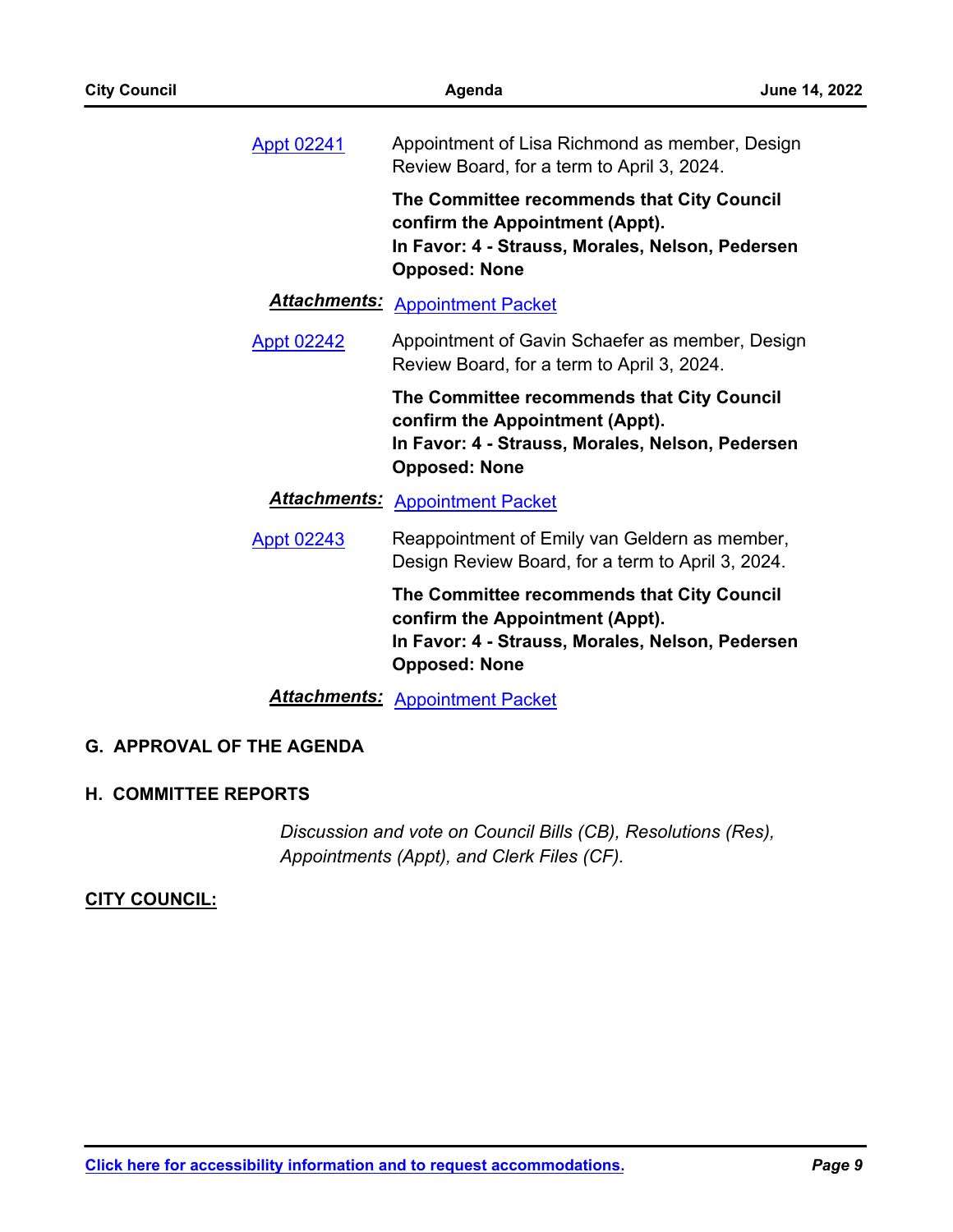| <b>City Council</b> |                                       | Agenda                                                                                                                                                                                                                                                                                                     | <b>June 14, 2022</b> |  |  |
|---------------------|---------------------------------------|------------------------------------------------------------------------------------------------------------------------------------------------------------------------------------------------------------------------------------------------------------------------------------------------------------|----------------------|--|--|
| 1.                  | CB 120332                             | AN ORDINANCE relating to City employment; authorizing the<br>execution of a collective bargaining agreement between The City of<br>Seattle and the Seattle Police Management Association to be<br>effective January 1, 2020 through December 31, 2023; and ratifying<br>and confirming certain prior acts. |                      |  |  |
|                     | Attachments:                          | Att 1 - Agreement with SPMA                                                                                                                                                                                                                                                                                |                      |  |  |
|                     | <b>Supporting</b><br>Documents:       | <b>Summary and Fiscal Note</b><br>Summary Att 1 - Agreement with SPMA (Bill Draft)                                                                                                                                                                                                                         |                      |  |  |
|                     | <b>FINANCE AND HOUSING COMMITTEE:</b> |                                                                                                                                                                                                                                                                                                            |                      |  |  |

Appointment of Maiko Winkler-Chin as Director of the Office of Housing. **2.** [Appt 02215](http://seattle.legistar.com/gateway.aspx?m=l&id=/matter.aspx?key=12963)

> **The Committee recommends that City Council confirm the Appointment (Appt). In Favor: 5 - Mosqueda, Herbold, Pedersen, Nelson, Lewis Opposed: None**

*Attachments:* [Appointment Packet](http://seattle.legistar.com/gateway.aspx?M=F&ID=3ed3d6b1-a8d9-46fc-9ad7-ce171dcdfa93.pdf) [Confirmation Question Responses](http://seattle.legistar.com/gateway.aspx?M=F&ID=ae080202-b3bb-444a-9322-2b4b0b7652d7.pdf)

## **LAND USE COMMITTEE:**

AN ORDINANCE relating to grant funds from non-City sources; authorizing the Directors of the Office of Planning and Community Development and the Seattle Department of Construction and Inspections to accept a grant and execute related agreements; amending Ordinance 126490, which adopted the 2022 Budget; changing appropriations to various departments; and ratifying and confirming certain prior acts. **3.** [CB 120339](http://seattle.legistar.com/gateway.aspx?m=l&id=/matter.aspx?key=12920)

> **The Committee recommends that City Council pass the Council Bill (CB). In Favor: 4 - Strauss, Morales, Nelson, Pedersen Opposed: None**

## *Supporting* **Documents:** [Summary and Fiscal Note](http://seattle.legistar.com/gateway.aspx?M=F&ID=995eec08-3756-4845-83ff-73287524b03b.docx)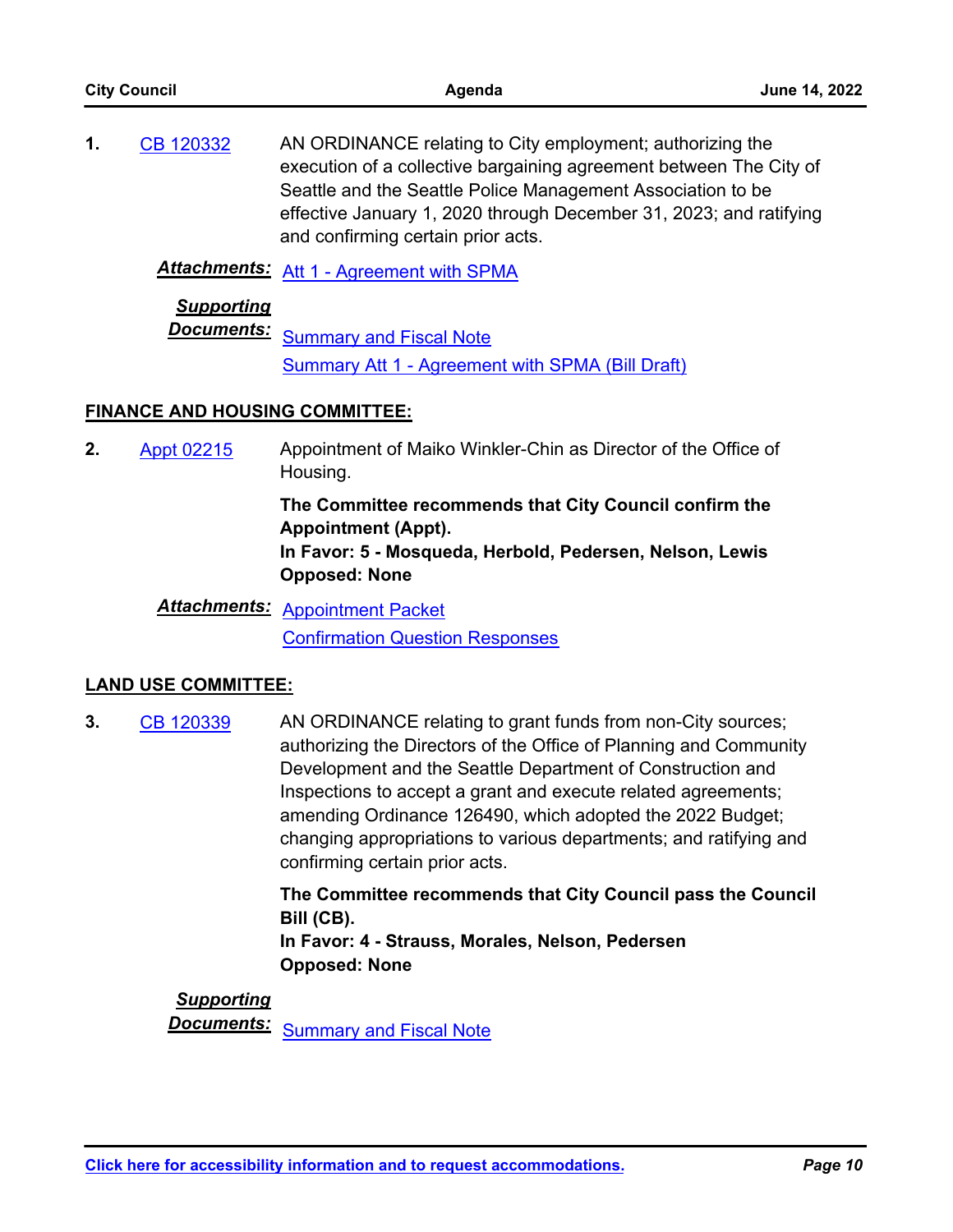|    | <b>City Council</b>                    | Agenda                                                                                                                                                                                                                                                                                                                                                   | June 14, 2022 |
|----|----------------------------------------|----------------------------------------------------------------------------------------------------------------------------------------------------------------------------------------------------------------------------------------------------------------------------------------------------------------------------------------------------------|---------------|
| 4. | <b>CB 120287</b>                       | AN ORDINANCE relating to land use and zoning; updating<br>regulations for rooftop features; amending Sections 23.44.012,<br>23.44.046, 23.45.514, 23.45.545, 23.47A.012, 23.47A.013,<br>23.48.025, 23.48.231, 23.49.008, 23.49.046, 23.49.096, 23.49.148,<br>23.49.324, 23.50.020, 23.66.140, 23.66.332, and 23.75.110 of the<br>Seattle Municipal Code. |               |
|    |                                        | The Committee recommends that City Council pass as amended<br>the Council Bill (CB).<br>In Favor: 4 - Strauss, Morales, Nelson, Pedersen<br><b>Opposed: None</b>                                                                                                                                                                                         |               |
|    |                                        | Attachments: Full Text: CB 120287 v2                                                                                                                                                                                                                                                                                                                     |               |
|    | <b>Supporting</b><br><b>Documents:</b> | <b>Summary and Fiscal Note</b><br><b>Summary Ex A - Proposal Summary Table</b><br><b>Director's Report</b>                                                                                                                                                                                                                                               |               |
|    |                                        | <b>TRANSPORTATION AND SEATTLE PUBLIC UTILITIES COMMITTEE:</b>                                                                                                                                                                                                                                                                                            |               |
| 5. | CB 120322                              | AN ORDINANCE relating to Seattle Public Utilities; authorizing the<br>General Manager/CEO of Seattle Public Utilities to accept a<br>non-exclusive easement within the Shilshole Bay Waterway                                                                                                                                                            |               |

non-exclusive easement within the Shilshole Bay Waterway, previously known as the Salmon Bay Waterway of the Lake Washington Ship Canal, from the Washington State Department of Natural Resources for a City-owned sanitary sewer line; and ratifying and confirming certain prior acts.

**The Committee recommends that City Council pass the Council Bill (CB).**

**In Favor: 4 - Pedersen, Strauss, Herbold, Morales Opposed: None**

## *Attachments:* [Att 1 - Legal Description and Map of Easement](http://seattle.legistar.com/gateway.aspx?M=F&ID=819434f9-a1f4-44b3-942f-56cf82a09ba1.pdf) [Att 2 - DNR Easement](http://seattle.legistar.com/gateway.aspx?M=F&ID=e1322a77-0fd3-4231-9cdf-a06ac75f29fd.pdf)

## *Supporting*

**Documents:** [Summary and Fiscal Note](http://seattle.legistar.com/gateway.aspx?M=F&ID=c5c3c105-2a2c-475b-99d4-eecde84d804c.docx)